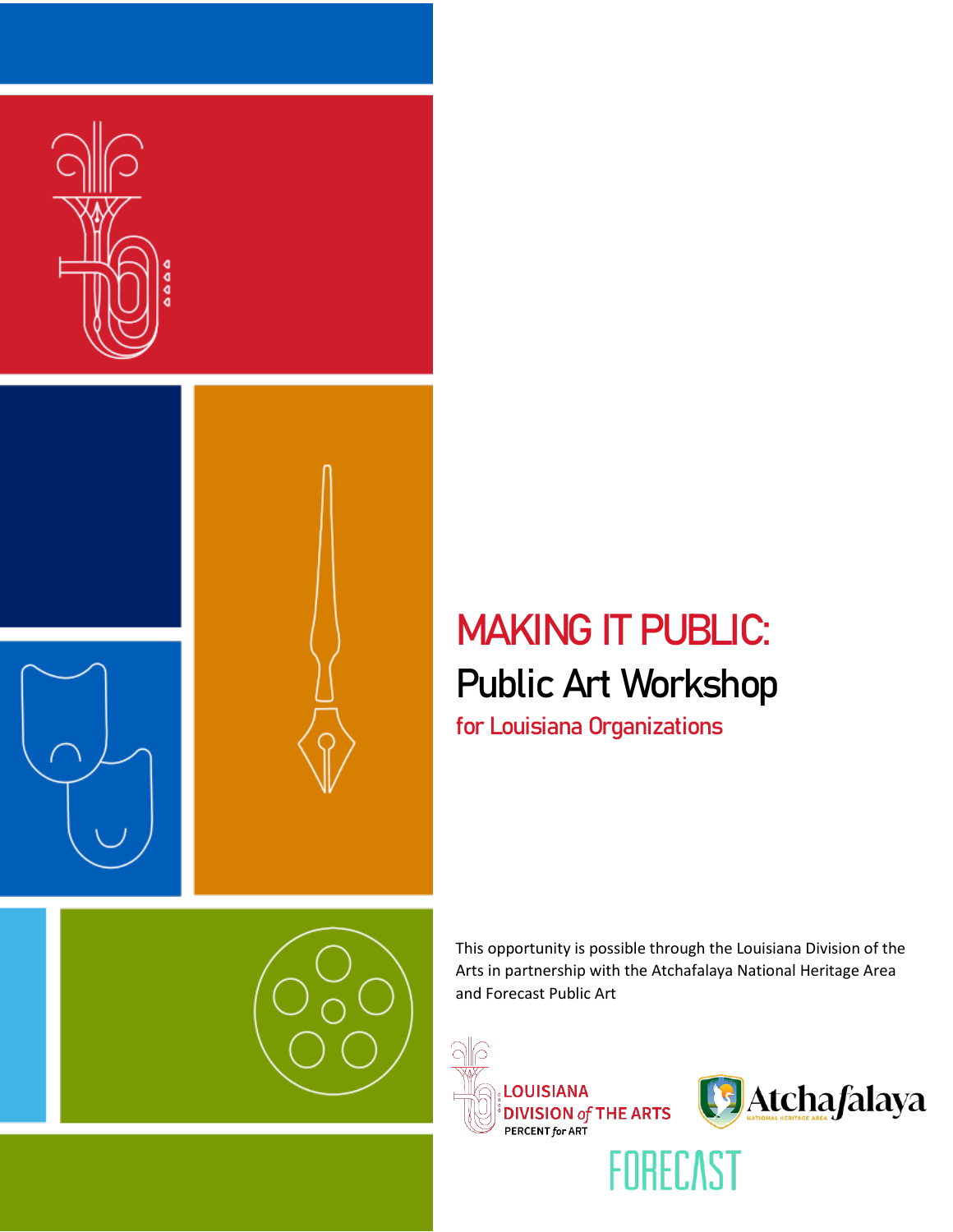## MAKING IT PUBLIC: PUBLIC ART WORKSHOP for Louisiana Organizations

The [Louisiana Division of the Arts](https://www.crt.state.la.us/cultural-development/arts/) in partnership with the [Atchafalaya National Heritage Area](http://www.atchafalaya.org/) and Forecast [Public Art,](https://forecastpublicart.org/) are pleased to invite nonprofit arts organizations, nonprofit organizations, public and private schools, school boards, colleges and universities, and local government agencies across Louisiana to participate in *Making It Public*, a **free 5-week virtual training** facilitated by Forecast Public Art designed to equip administrators in strengthening local capacity to support, create, and promote public art.

## **Overview**

*Making it Public* will cover practical and tactical subjects for administrators at all level of experience with facilitating public art, such as stakeholder considerations, community engagement, preparing a call-for-artists, equitable selection processes, contracting, and more. Sessions include guest public art professionals, both local and national, adding a depth of knowledge about the field of public art, the profession, and its contemporary issues. At the conclusion of the training, administrators will be equipped with the tools to create their own Call for Public Art.

Participating organizations will be eligible to receive a **\$10,000** grant from the Louisiana Division of the Arts to fund artists selected by way of a Call for Public Art in 2022-23. Through *Making it Public* and funding artists through grants to organizations, the Louisiana Division of the Arts aims to foster a community of practice that is inspiring more vibrant public spaces and public culture through public artmaking across Louisiana. For full applicant eligibility, please review the **ELIGIBILITY** guidelines in the final section below, and to learn more about Percent for Art and the Louisiana Division of the Arts, visit the [LDOA website.](https://www.crt.state.la.us/cultural-development/arts/index)

Since 2014, Forecast Public Art has facilitated *Making It Public* across the nation. This particular series has been tailored for Louisiana organizations in partnership with the Louisiana Percent for Art Program, which was established to provide the citizens of Louisiana with an improved public environment, adding visibility to the cultural heritage of the state and its people, attract visitors to the state and creates economic opportunities and provide training for public art artists and related industries.

*A parallel workshop series geared towards LA artists will also be offered simultaneously, equipping artists across the state to be better prepared at responding to calls for public art projects.*

## Participant Requirements and Timeline

Participating organizations will be asked to provide 2 staff members who can commit to fully participating in the workshop series (August-September) and conduct a Call for Public Art (October, 2022 – April, 2023). Estimated time commitment for municipal team is 40 hours total.

- **June 24 – July 25, 2022**: Accepting Letters of Interest from Organizations through July 25, 2022.
- **July 26 – August 9, 2022:** Review of LOIs and selection of approximately 9 organizations to participate
- **August 10 – 12, 2022:** Chosen organizations announced. Registration opens for artists to participate in *Making it Public: for Artists*. Participating organizations are encouraged to share *Making it Public: for*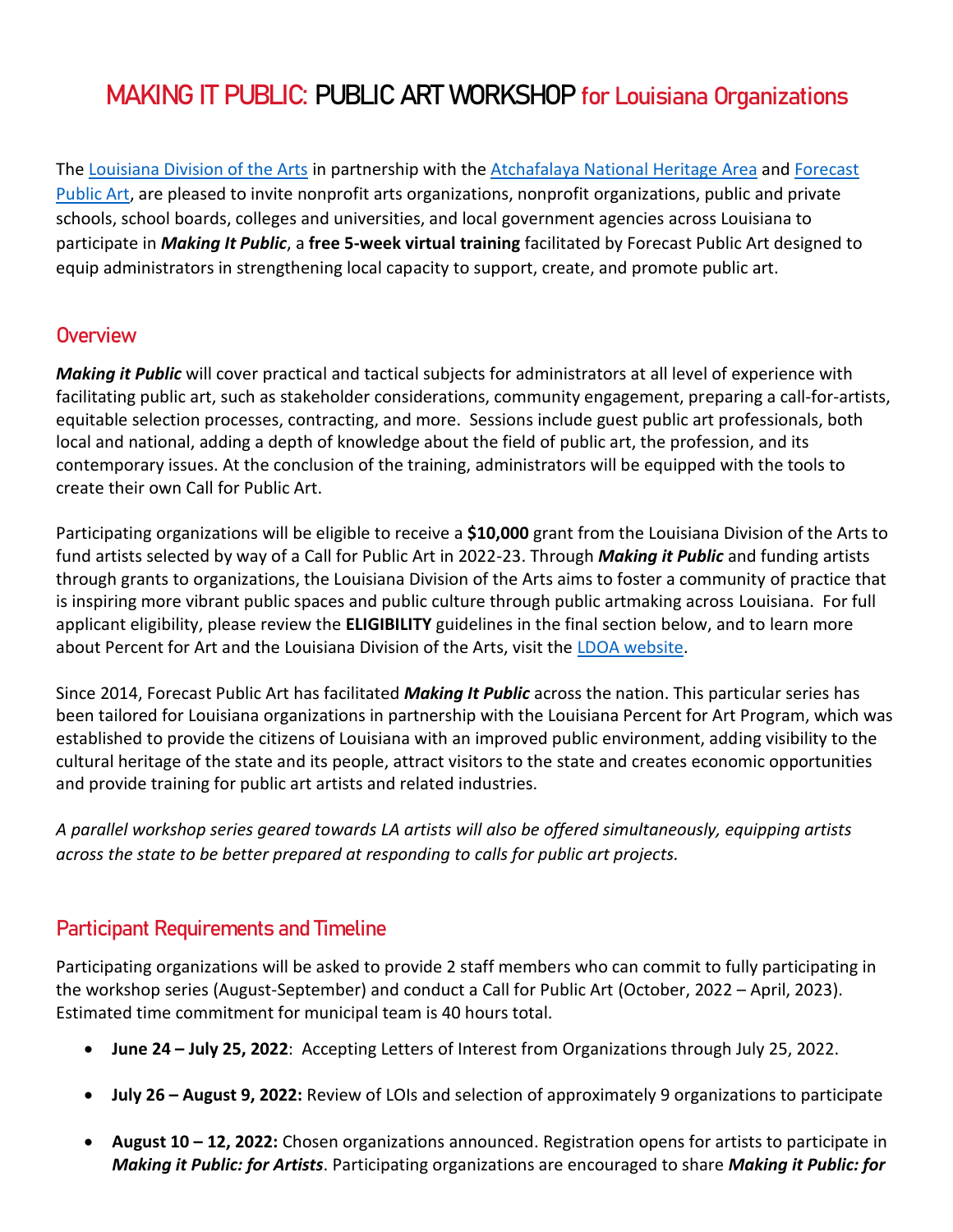*Artists* with artists in their region.

- **August 23 – September 20, 2022 (Tuesdays, 10:30 AM – 12:00 PM)**: *Making it Public*: 5‐week intensive virtual workshop. Workshops are virtual, 90 minutes each week with an additional 30‐minute pre‐recorded video component.
- **September 21 – October 17, 2022**: Participating organizations prepare RFQs; Admin tech assistance from Forecast
- **October 18, 2022:** Admins distribute their Call for Public Art; administer selection process

## Letter of Interest from Organization

**Please [APPLY HERE](https://forecastpublicart.submittable.com/submit/6767fa02-070f-4f1e-aaba-26584d2ce6dd/louisiana-office-of-cultural-development-locd-presents-making-it-public-for-a) through Submittable by July 25, 2022**. Organizations will be notified of selections by August 9, 2022.

Each organization should submit a letter of interest (maximum 3 pages) to the Louisiana Percent for Art Program that includes:

- **1) Description of readiness to participate in Making it Public and conduct a Call for Public Art in 2022.** This includes the following:
	- Identification of two staff members please include titles, departments, emails who are interested and available to participate in the workshop.
	- A commitment that staff will be able to dedicate approximately 40 hours between toward the completion of the training and call for art divided as follows:
		- Participation in five 90-minute weekly virtual sessions and watching 4 half-hours instructional videos – **9.5 hours total**
		- Creating and distributing a Call for Public Art **6 hours**
		- Administering selection process **8 hours**
		- Administering grant agreement and supporting artmaking **16 hours**

### **2) Background of arts and culture efforts supported by the organization.**

- Have you worked with artist(s) before, and in what capacity?
- May include explanations of department budget and staff, ordinances, public support and/or existing art commission.

### **3) Explanation of challenges and/or potential growth areas for establishing processes for supporting more equitable public artmaking in the community.**

What do you hope to learn through this process?

 What might successful implementation of learnings from *Making it Public* look like for your organization?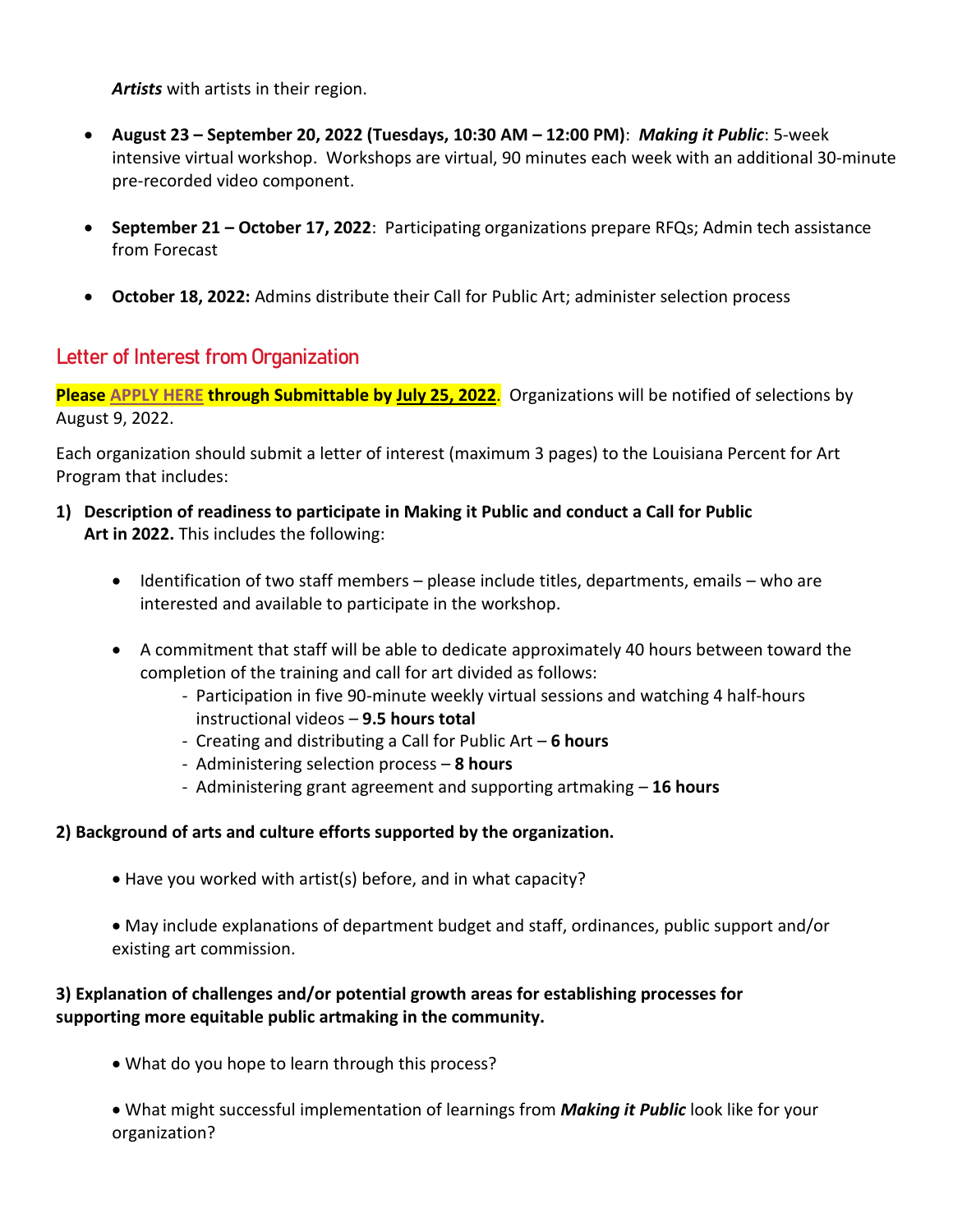**Organizations** will be selected based on:

- **Readiness.** Approval from the necessary municipal authority is a top priority.
- **Geographic diversity.** For this first round of Making it Public in Louisiana,
- we aim to select a range of organizations from across the state. - **Alignment with shared values** around developing
- processes for supporting more equitable public artmaking in the community.

## Funding Available to Support Call for Art

Art organizations that are selected to participate in the *Making it Public* workshop series are eligible to receive a \$10,000 grant from the Louisiana Division of the Arts to either seed or match funding to be granted to artists through the Call for Public Art in 2022.

Eligibility Requirements for funding:

- Must be a Louisiana organization selected to participate in the 2022 *Making it Public* workshop series.
- Organizational commitment to conduct a Call for Public Art in 2022-23. Call for Artists Public Art making must be publicized between November 2022 and April 2023.
- Organizational review process of public art proposals and must exemplify applied learnings from the *Making it Public* workshop series.
- Approval from duly authorized administrators to re-grant 100% of the LDOA/ANHA grant (\$10,000) as payment directly to the select artist(s) by the organization.
- Organizational commitment to fund the cost of installing artwork and to facilitate installation through organizational staff or contractors. Funding will be issued from the LDOA to the organization upon publicizing the Call for Public Art.

## **Eligibility**

## **1) APPLICANT DESCRIPTION**

Nonprofit arts organizations, nonprofit organizations, public and private schools, school boards, colleges and universities, and local government agencies, Louisiana nonprofit tax-exempt organizations registered as nonprofit with the Louisiana Secretary of State, or with 501(c)(3) status with the IRS are eligible. Nonprofit status must be current and in good standing at the time of the application deadline and registered as vendors with the Office of State Procurement through LaGov.

 Local, parish, or state governmental agencies such as libraries or municipalities are eligible and are not required to submit proof of nonprofit status. • Public or private schools and school boards (each school within a school system is considered a separate entity).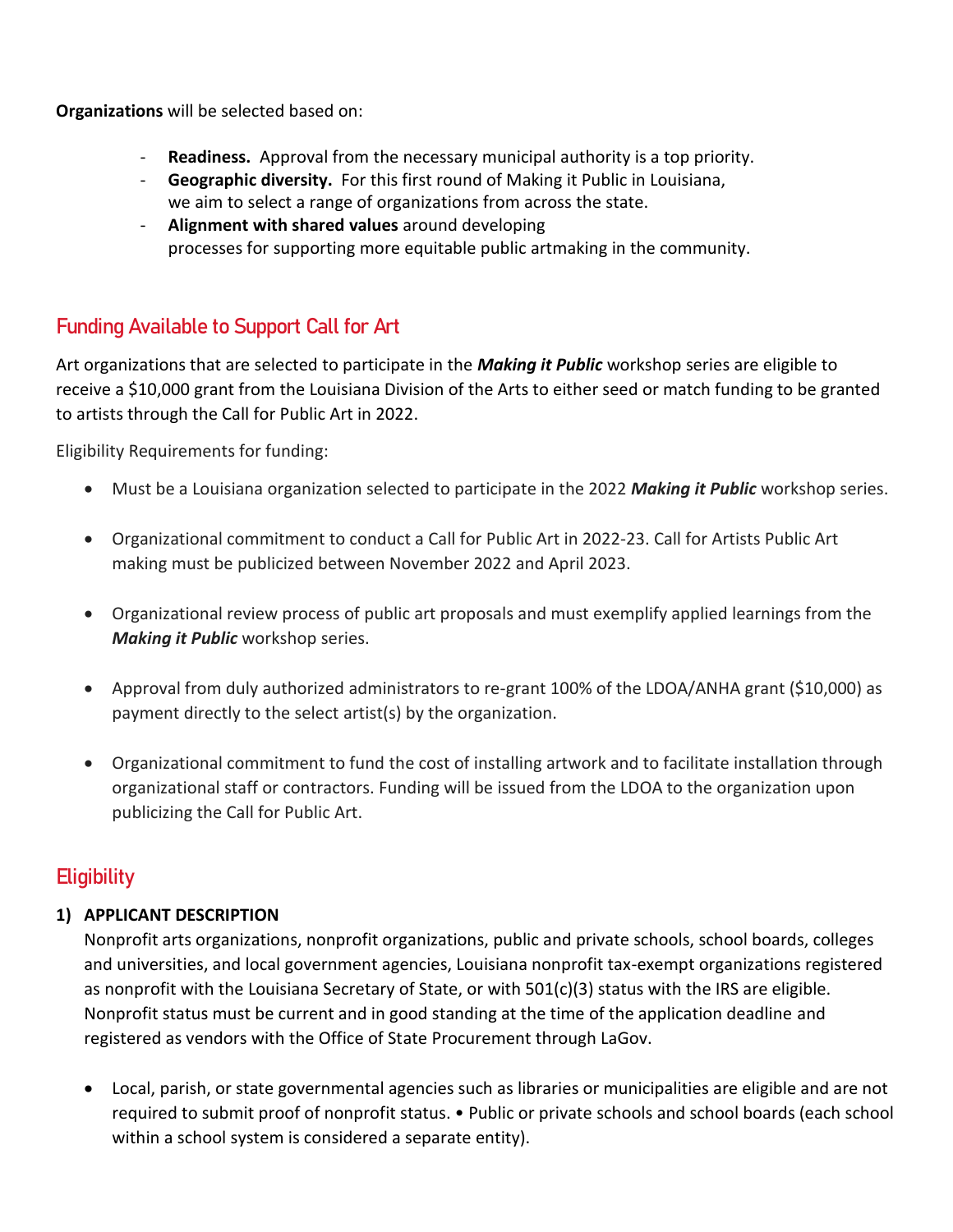- Colleges or universities sponsoring activities (each university department is considered a separate entity) intended for community participation (not academic, credit-producing, or curriculum-oriented projects). Such activities must provide significant access and the probability of significant attendance by the general public.
- Organizations or entities who lack the legal status to be an applicant may apply using an eligible nonprofit organization to be a fiscal agent. The fiscal agent assumes legal and financial responsibility for the project.

#### **2) FISCAL AGENT**

Organizations lacking a 501(c)(3) federal tax-exempt status must arrange for a nonprofit organization with 501(c)(3) status to serve as a fiscal agent. Organizations serving as fiscal agents (the applicant) must be domiciled in the same region as the other organization (sub-applicant). It is recommended that groups applying with a fiscal agent draft an agreement outlining the terms of the grantee/fiscal agent relationship. An organization serving as a fiscal agent for a grant must comply with generally accepted accounting procedures. The accounting system should clearly separate these grant funds from other revenues and records should identify them as funds to be used for the sub-applicant's activities.

- The fiscal agent assumes legal and financial responsibility for the project.
- Organizations may serve as a fiscal agent for up to two other applicants in addition to their own applications.
- Fiscal agents must be domiciled in the same region as the sub-applicant, and the project must take place in the same region.
- Fiscal agents may not serve as a provider of service within the same project.
- The fiscal agent's fee may not exceed \$150.

#### **3) CHAPTER ORGANIZATIONS/FEDERAL GROUP TAX EXEMPTION REQUIREMENTS**

Chapter organizations using the federal group tax-exempt status of the central organization, if the central organization is domiciled in Louisiana, are eligible to apply for grant funds.

• Organizations must attach IRS nonprofit tax-exempt designation letter for the central organization and documentation from the IRS indicating the chapter is under the central organization.

• A letter of support from the central organization must be submitted with the application.

#### **4) INELIGIBLE APPLICANTS**

• Organizations receiving line item support from the state legislature. These organizations are ineligible to receive grants for arts programming related to those line items.